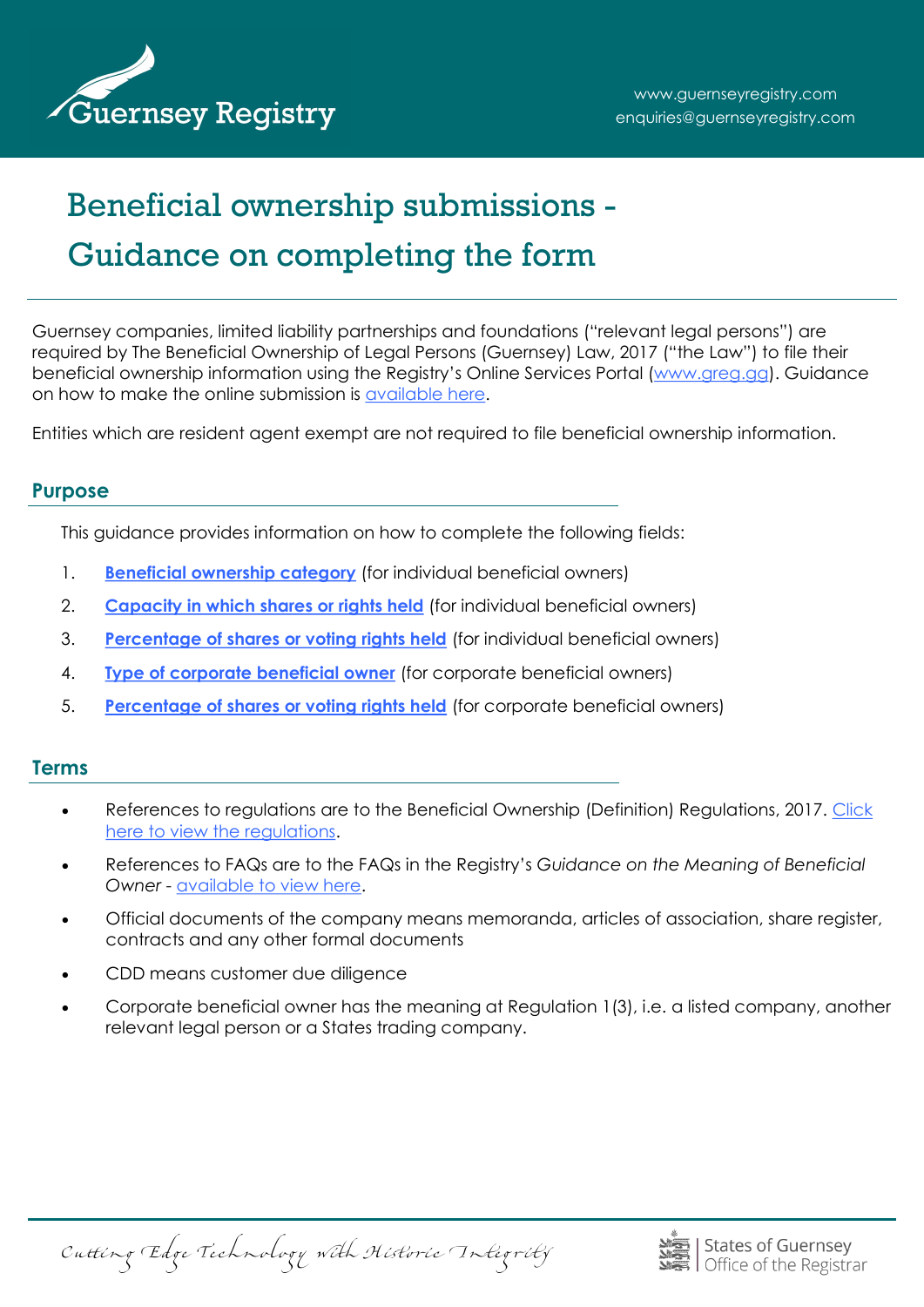## <span id="page-1-0"></span>**1. Individual Beneficial Owners - "Beneficial ownership category"**

| <b>Possible option</b>                                       | Things to consider                                                                                                                                                                                                                                                                                                                                                                                                                                                                                                                                    |
|--------------------------------------------------------------|-------------------------------------------------------------------------------------------------------------------------------------------------------------------------------------------------------------------------------------------------------------------------------------------------------------------------------------------------------------------------------------------------------------------------------------------------------------------------------------------------------------------------------------------------------|
| Direct ownership                                             | This covers:                                                                                                                                                                                                                                                                                                                                                                                                                                                                                                                                          |
| (shares) - sole personal<br>capacity                         | An individual holding more than 25% of shares in their own name on their own<br>$\bullet$<br>behalf (alone or jointly with another)                                                                                                                                                                                                                                                                                                                                                                                                                   |
|                                                              | An individual holding more than 25% of shares through a nominee (alone or jointly<br>$\bullet$<br>with another)                                                                                                                                                                                                                                                                                                                                                                                                                                       |
|                                                              | Probable information source:                                                                                                                                                                                                                                                                                                                                                                                                                                                                                                                          |
|                                                              | Shareholdings of individual or nominee- official documents of the company<br>$\bullet$                                                                                                                                                                                                                                                                                                                                                                                                                                                                |
|                                                              | Nominee relationship - CDD information<br>$\bullet$                                                                                                                                                                                                                                                                                                                                                                                                                                                                                                   |
|                                                              | See FAQs 1 & 2 in Guidance on the Meaning of Beneficial Owner                                                                                                                                                                                                                                                                                                                                                                                                                                                                                         |
| Direct ownership (voting                                     | This covers:                                                                                                                                                                                                                                                                                                                                                                                                                                                                                                                                          |
| rights) - sole personal<br>capacity                          | An individual holding more than 25% of shares in their own name on their own<br>$\bullet$<br>behalf (alone or jointly with another)                                                                                                                                                                                                                                                                                                                                                                                                                   |
|                                                              | Probable information source:                                                                                                                                                                                                                                                                                                                                                                                                                                                                                                                          |
|                                                              | Official documents of the company<br>$\bullet$                                                                                                                                                                                                                                                                                                                                                                                                                                                                                                        |
|                                                              | See FAQs 1 & 2 in Guidance on the Meaning of Beneficial Owner                                                                                                                                                                                                                                                                                                                                                                                                                                                                                         |
| Direct ownership (right                                      | This covers:                                                                                                                                                                                                                                                                                                                                                                                                                                                                                                                                          |
| to appoint /remove<br>directors) - sole<br>personal capacity | An individual holding right to appoint/remove majority of board of directors in<br>$\bullet$<br>their own name on their own behalf (alone or jointly with another)                                                                                                                                                                                                                                                                                                                                                                                    |
|                                                              | Probable information source:                                                                                                                                                                                                                                                                                                                                                                                                                                                                                                                          |
|                                                              | Official documents of the company<br>$\bullet$                                                                                                                                                                                                                                                                                                                                                                                                                                                                                                        |
|                                                              | See FAQ 4 in Guidance on the Meaning of Beneficial Owner                                                                                                                                                                                                                                                                                                                                                                                                                                                                                              |
| Direct ownership                                             | This covers:                                                                                                                                                                                                                                                                                                                                                                                                                                                                                                                                          |
| (shares) - joint<br>arrangement                              | An individual holding shares in their own name on their own behalf or as a<br>$\bullet$<br>nominee (alone or jointly with another) who has entered into an arrangement<br>with another person who holds shares or rights (alone or jointly with another) that<br>they will exercise the rights conferred by their shares in the same way. NB - this<br>only applies if the combined shares of the parties to the agreement are more<br>than 25% of total shares, and there must be a degree of stability about the<br>arrangement – see regulation 5. |
|                                                              | Probable information source:                                                                                                                                                                                                                                                                                                                                                                                                                                                                                                                          |
|                                                              | Shares held - official documents of the company<br>$\bullet$                                                                                                                                                                                                                                                                                                                                                                                                                                                                                          |
|                                                              | Joint arrangement - CDD information<br>٠                                                                                                                                                                                                                                                                                                                                                                                                                                                                                                              |
|                                                              | See FAQs 1 & 2 in Guidance on the Meaning of Beneficial Owner                                                                                                                                                                                                                                                                                                                                                                                                                                                                                         |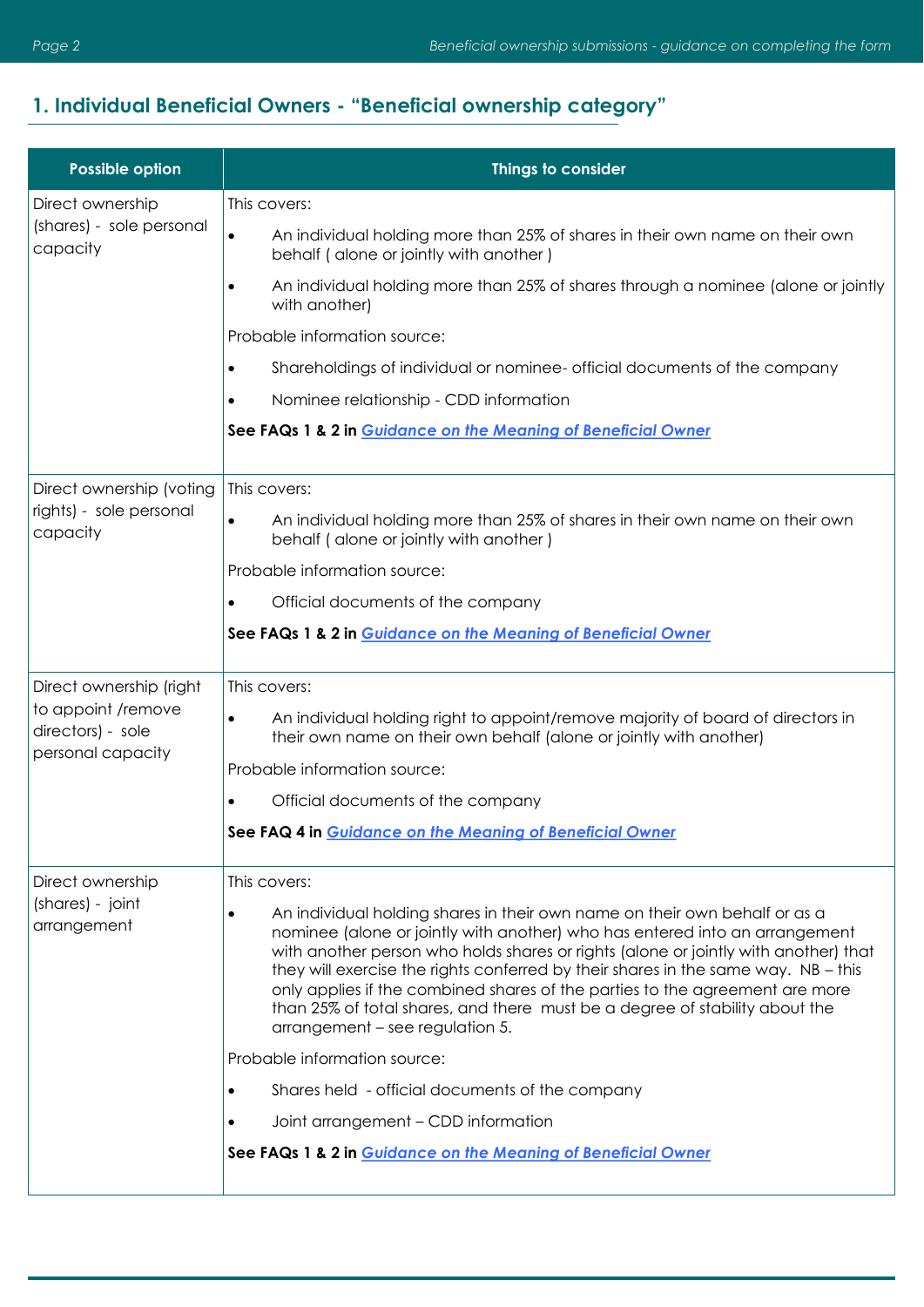| <b>Possible option</b>                                                             | Things to consider                                                                                                                                                                                                                                                                                                                                                                                                                                                                                                                                                                                                                                                                                                                      |
|------------------------------------------------------------------------------------|-----------------------------------------------------------------------------------------------------------------------------------------------------------------------------------------------------------------------------------------------------------------------------------------------------------------------------------------------------------------------------------------------------------------------------------------------------------------------------------------------------------------------------------------------------------------------------------------------------------------------------------------------------------------------------------------------------------------------------------------|
| Direct ownership (voting<br>rights) - joint<br>arrangement                         | This covers:<br>An individual holding voting rights in their own name (alone or jointly with another)<br>$\bullet$<br>who has entered into an arrangement with another person who holds rights in<br>their own name on their own behalf (alone or jointly with another) that they will<br>exercise their rights in the same way. NB - this only applies if the combined rights<br>of the parties to the agreement are more than 25% of total voting rights. There<br>must be a degree of stability about the arrangement - see regulation 5.<br>Probable information source:<br>Rights held - official documents of the company<br>Joint arrangement - CDD information<br>See FAQs 1 & 2 in Guidance on the Meaning of Beneficial Owner |
| Direct ownership (right<br>to appoint /remove<br>directors) - joint<br>arrangement | This covers:<br>An individual holding the right to appoint or remove majority of board of directors<br>$\bullet$<br>in their own name (alone or jointly with another) who has entered into an<br>arrangement with another person who holds rights in their own name on their own<br>behalf (alone or jointly with another) that they will exercise their rights in the same<br>way. There must be a degree of stability about the arrangement - see regulation<br>5.<br>Probable information source:<br>Rights held - official documents of the company<br>Joint arrangement - CDD information<br>See FAQs 1 & 2 in Guidance on the Meaning of Beneficial Owner                                                                         |
| Indirect ownership                                                                 | This covers:                                                                                                                                                                                                                                                                                                                                                                                                                                                                                                                                                                                                                                                                                                                            |
| through a chain<br><b>Please note</b> - when this                                  | An individual holding more than 25% of shares/voting rights or right or to appoint/<br>$\bullet$<br>remove directors through another entity or chain of entities.                                                                                                                                                                                                                                                                                                                                                                                                                                                                                                                                                                       |
| option is selected you                                                             | Probable information source:                                                                                                                                                                                                                                                                                                                                                                                                                                                                                                                                                                                                                                                                                                            |
| will also need to                                                                  | Shares/rights held by entity - official documents of the company<br>$\bullet$                                                                                                                                                                                                                                                                                                                                                                                                                                                                                                                                                                                                                                                           |
| complete "Capacity in<br>which shares or rights                                    | Intervening entities and underlying individuals - CDD information                                                                                                                                                                                                                                                                                                                                                                                                                                                                                                                                                                                                                                                                       |
| held"                                                                              | See FAQ 3 in Guidance on the Meaning of Beneficial Owner                                                                                                                                                                                                                                                                                                                                                                                                                                                                                                                                                                                                                                                                                |
| Control through other                                                              | This covers:                                                                                                                                                                                                                                                                                                                                                                                                                                                                                                                                                                                                                                                                                                                            |
| means                                                                              | An individual exercising control of company by means other than under one of<br>$\bullet$<br>the ownership categories above where nobody within any of those categories<br>exists or can be identified                                                                                                                                                                                                                                                                                                                                                                                                                                                                                                                                  |
|                                                                                    | An individual exercising control of company by means other than under an<br>$\bullet$<br>ownership category where somebody within an ownership category has been<br>identified but there is reason to believe that the individual is controlling the<br>company as well as that person.                                                                                                                                                                                                                                                                                                                                                                                                                                                 |
|                                                                                    | Probable information source:                                                                                                                                                                                                                                                                                                                                                                                                                                                                                                                                                                                                                                                                                                            |
|                                                                                    | Official documents of the company and CDD information                                                                                                                                                                                                                                                                                                                                                                                                                                                                                                                                                                                                                                                                                   |
|                                                                                    | See FAQs 9 & 10 in Guidance on the Meaning of Beneficial Owner                                                                                                                                                                                                                                                                                                                                                                                                                                                                                                                                                                                                                                                                          |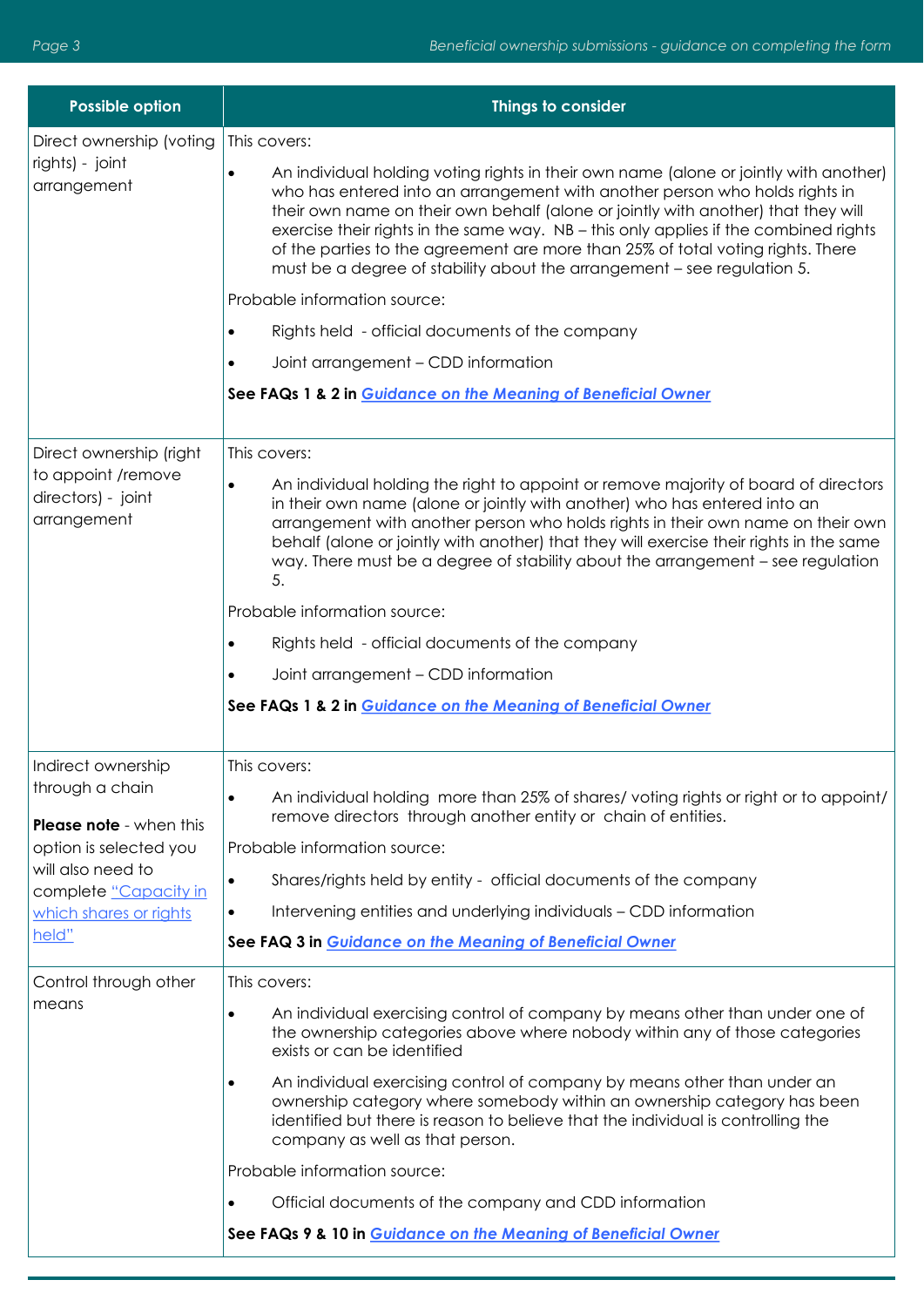| Possible option                       | Things to consider                                                                                                                                                                                    |
|---------------------------------------|-------------------------------------------------------------------------------------------------------------------------------------------------------------------------------------------------------|
| Senior managing official This covers: |                                                                                                                                                                                                       |
|                                       | An individual controlling the strategic decisions of the company where nobody<br>$\bullet$<br>within ownership categories or exercising control of company through other<br>means has been identified |
|                                       | Probable information source:                                                                                                                                                                          |
|                                       | Official documents of the company and CDD information<br>$\bullet$                                                                                                                                    |
|                                       | See FAQ 11 in Guidance on the Meaning of Beneficial Owner                                                                                                                                             |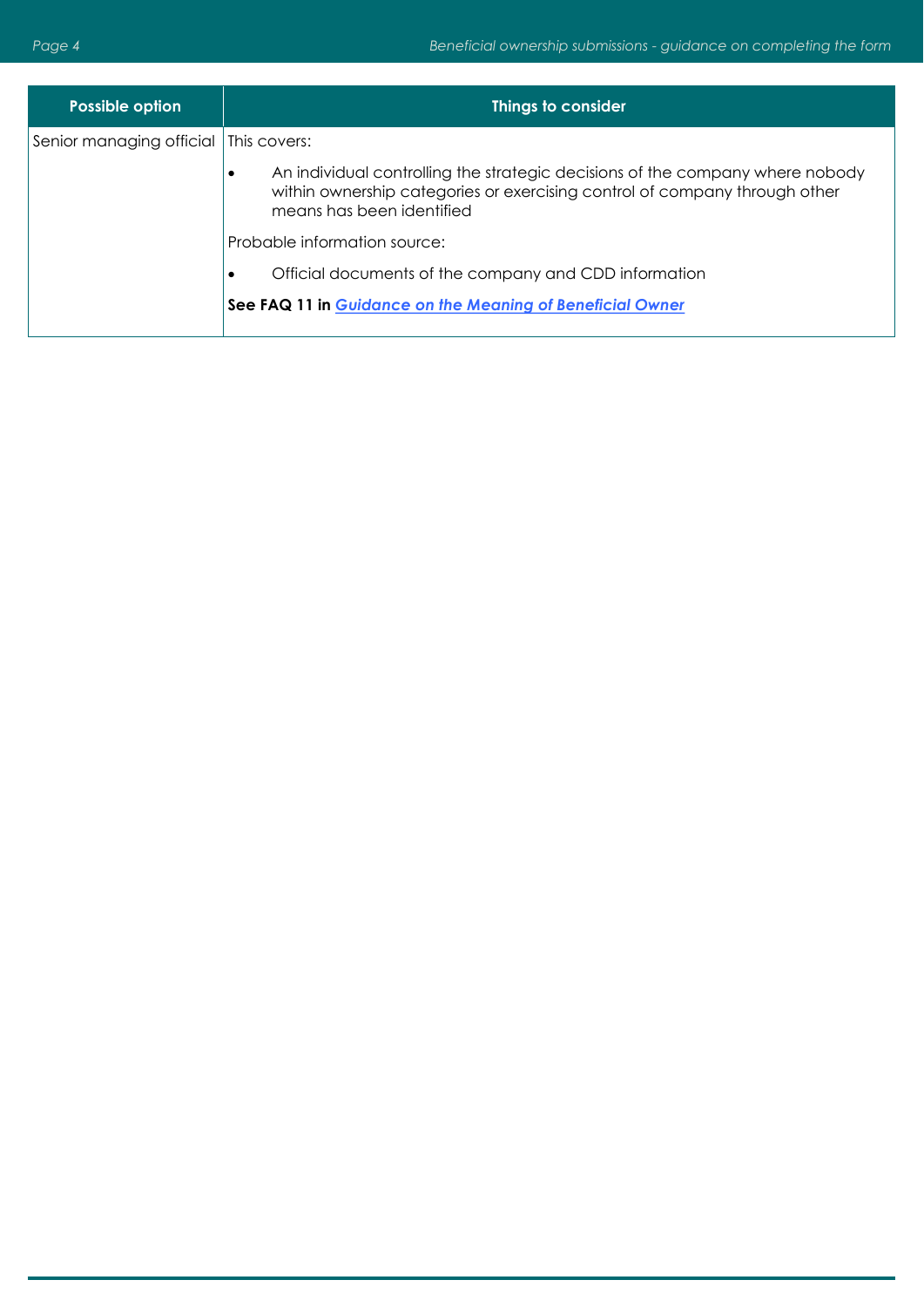## <span id="page-4-0"></span>**2. Individual Beneficial Owners - "Capacity in which shares or rights held"**

| Possible option                                                                                         | Things to consider                                                                                                                                                                                                                                                                                                              |
|---------------------------------------------------------------------------------------------------------|---------------------------------------------------------------------------------------------------------------------------------------------------------------------------------------------------------------------------------------------------------------------------------------------------------------------------------|
| By controlling<br>exercise of rights held<br>by another person in<br>his /her personal<br>capacity      | This covers:                                                                                                                                                                                                                                                                                                                    |
|                                                                                                         | An individual (A) who controls the way in which another person (B) exercises the<br>rights conferred by the shares or other rights held by B. If A has full control over the<br>relevant right A must be treated as holding it, and if A and B both have control over<br>the relevant right both must be treated as holding it. |
|                                                                                                         | Probable information source:                                                                                                                                                                                                                                                                                                    |
|                                                                                                         | Rights conferred by shares or other rights held by $B$ – official documents of the<br>company                                                                                                                                                                                                                                   |
|                                                                                                         | Control by A and B - CDD information                                                                                                                                                                                                                                                                                            |
|                                                                                                         | See FAQs 1 & 2 in Guidance on the Meaning of Beneficial Owner                                                                                                                                                                                                                                                                   |
| Through a trust or<br>other legal                                                                       | This applies when a trust/other legal arrangement holds more than 25% of shares or voting<br>rights or has the right to appoint/remove a majority of the directors in the company.                                                                                                                                              |
| arrangement (as                                                                                         | It covers:                                                                                                                                                                                                                                                                                                                      |
| individual trustee/<br>member)                                                                          | The natural or corporate trustee (or equivalent for other legal arrangement) whether<br>$\bullet$<br>in Guernsey or elsewhere                                                                                                                                                                                                   |
|                                                                                                         | The directors of the corporate trustee/equivalent if incorporated in Guernsey                                                                                                                                                                                                                                                   |
|                                                                                                         | The beneficial owners of the corporate trustee/equivalent if not incorporated in<br>Guernsey                                                                                                                                                                                                                                    |
|                                                                                                         | Any beneficiaries of the trust if it is a fixed trust                                                                                                                                                                                                                                                                           |
|                                                                                                         | Probable information source:                                                                                                                                                                                                                                                                                                    |
|                                                                                                         | Shares or rights held by trust/other legal arrangement - official documents of the<br>company                                                                                                                                                                                                                                   |
|                                                                                                         | Details relating to trustee/equivalent - CDD information (especially the formal<br>documents of the trust/equivalent)                                                                                                                                                                                                           |
|                                                                                                         | See FAQ 6 in Guidance on the Meaning of Beneficial Owner                                                                                                                                                                                                                                                                        |
| Through a trust or<br>other legal                                                                       | This applies when a trust/other legal arrangement holds more than 25% of shares or voting<br>rights or has the right to appoint/remove a majority of the directors in the company.                                                                                                                                              |
| arrangement (by<br>exercising or having                                                                 | It covers:                                                                                                                                                                                                                                                                                                                      |
| the right to exercise<br>significant influence<br>or control over trust/<br>other legal<br>arrangement) | An individual who holds any of the powers listed at Regulation 2 (e) under the<br>$\bullet$<br>formal documents of the trust/equivalent                                                                                                                                                                                         |
|                                                                                                         | An individual who is known or believed to be exercising control over the trust/<br>$\bullet$<br>equivalent                                                                                                                                                                                                                      |
|                                                                                                         | Probable information source:                                                                                                                                                                                                                                                                                                    |
|                                                                                                         | Shares or rights held by trust/other legal arrangement - official documents of the<br>$\bullet$<br>company                                                                                                                                                                                                                      |
|                                                                                                         | Holders of Regulation 2 (e) powers - CDD information (especially the formal<br>documents of the trust/equivalent)                                                                                                                                                                                                               |
|                                                                                                         | Individual known /believed to be exercising control over trust/equivalent - CDD<br>information                                                                                                                                                                                                                                  |
|                                                                                                         | See FAQ 6 in Guidance on the Meaning of Beneficial Owner                                                                                                                                                                                                                                                                        |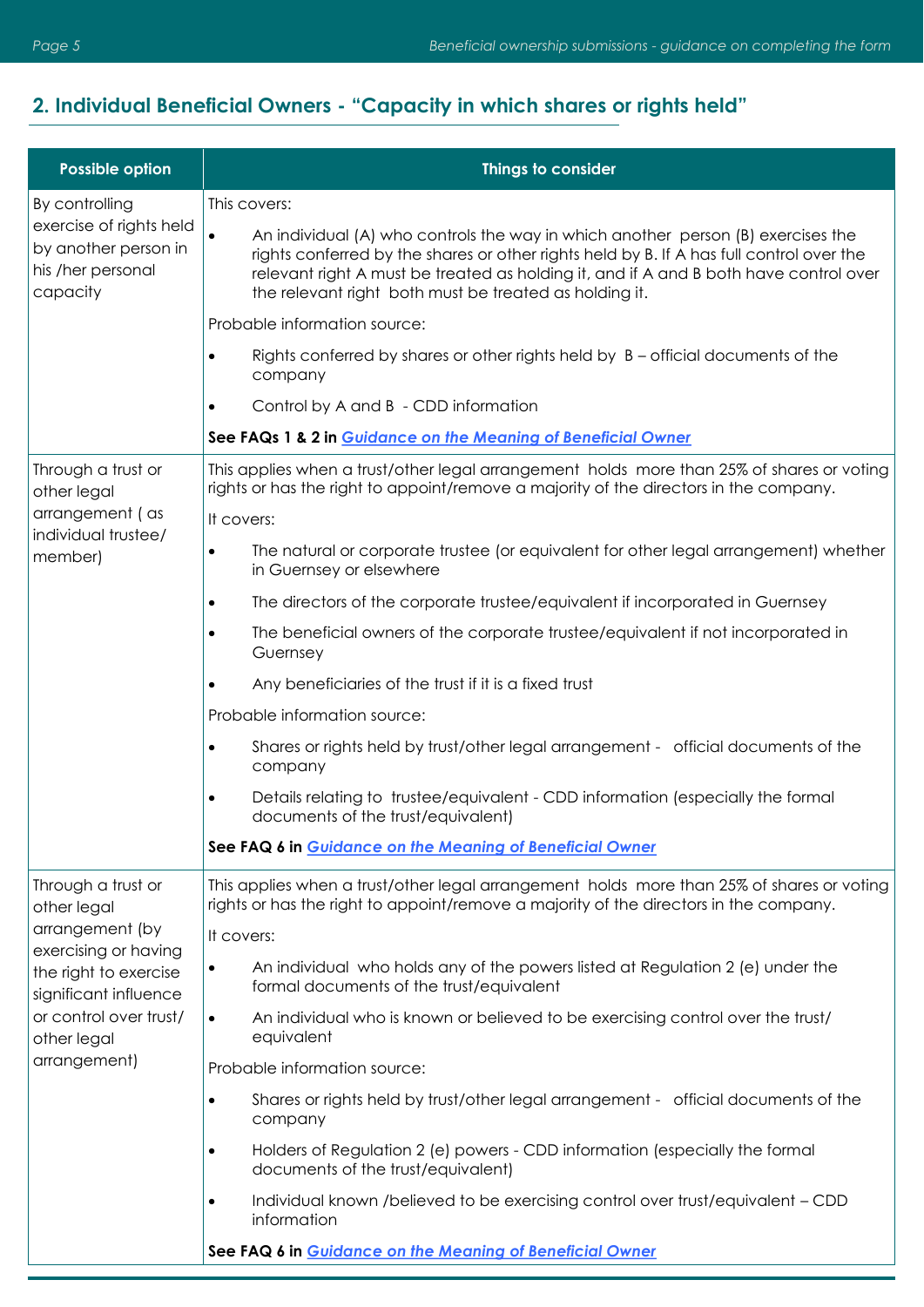| <b>Possible option</b>                      | Things to consider                                                                                                                                                                                                                                                               |
|---------------------------------------------|----------------------------------------------------------------------------------------------------------------------------------------------------------------------------------------------------------------------------------------------------------------------------------|
| As a nominee (in case                       | This covers:                                                                                                                                                                                                                                                                     |
| of shares only) -<br>licensed Guernsey TCSP | A legal or natural person who holds more than 25% of shares on behalf of another<br>under a business relationship and is licensed by the GFSC under the Regulation of<br>Fiduciaries, Administration Businesses and Company Directors, etc. (Bailiwick of<br>Guernsey) Law, 2000 |
|                                             | Probable information source:                                                                                                                                                                                                                                                     |
|                                             | Shareholding of nominee - official documents of the company<br>٠                                                                                                                                                                                                                 |
|                                             | Nominee relationship - CDD information                                                                                                                                                                                                                                           |
|                                             | See FAQ 8 in Guidance on the Meaning of Beneficial Owner                                                                                                                                                                                                                         |
| As a nominee (in case                       | This covers:                                                                                                                                                                                                                                                                     |
| of shares only) – other<br>licensed TCSP    | A legal or natural person who holds more than 25% of shares on behalf of another<br>$\bullet$<br>under a business relationship and is a TCSP licensed by the authorities in another<br>jurisdiction                                                                              |
|                                             | Probable information source:                                                                                                                                                                                                                                                     |
|                                             | Shareholding of nominee - official documents of the company<br>$\bullet$                                                                                                                                                                                                         |
|                                             | Nominee relationship - CDD information                                                                                                                                                                                                                                           |
|                                             | See FAQ 8 in Guidance on the Meaning of Beneficial Owner                                                                                                                                                                                                                         |
| As a nominee (in case                       | This covers:                                                                                                                                                                                                                                                                     |
| of shares only) - non-<br>licensed TCSP     | A legal or natural person who holds more than 25% of shares on behalf of another<br>$\bullet$<br>and is an unlicensed TCSP from another jurisdiction                                                                                                                             |
|                                             | Probable information source:                                                                                                                                                                                                                                                     |
|                                             | Shareholding of nominee - official documents of the company<br>$\bullet$                                                                                                                                                                                                         |
|                                             | Nominee relationship - CDD information                                                                                                                                                                                                                                           |
|                                             | See FAQ 8 in Guidance on the Meaning of Beneficial Owner                                                                                                                                                                                                                         |
| As a nominee (in case                       | This covers:                                                                                                                                                                                                                                                                     |
| of shares only) - family<br>relationship    | A legal or natural person who holds more than 25% of shares on behalf of a person who<br>is related either to the natural person or to an official of the legal person as the case<br>may be                                                                                     |
|                                             | Probable information source:                                                                                                                                                                                                                                                     |
|                                             | Shareholding of nominee - official documents of the company                                                                                                                                                                                                                      |
|                                             | Nominee relationship - CDD information                                                                                                                                                                                                                                           |
|                                             | See FAQ 8 in Guidance on the Meaning of Beneficial Owner                                                                                                                                                                                                                         |
| As a nominee (in case                       | This covers:                                                                                                                                                                                                                                                                     |
| of shares only) – Other                     | A legal or natural person who holds more than 25% of shares on behalf of a<br>$\bullet$<br>another person and is not covered by the preceding 4 options                                                                                                                          |
|                                             | Probable information source:                                                                                                                                                                                                                                                     |
|                                             | Shareholding of nominee - official documents of the company<br>$\bullet$                                                                                                                                                                                                         |
|                                             | Nominee relationship - CDD information<br>$\bullet$                                                                                                                                                                                                                              |
|                                             | See FAQ 8 in Guidance on the Meaning of Beneficial Owner                                                                                                                                                                                                                         |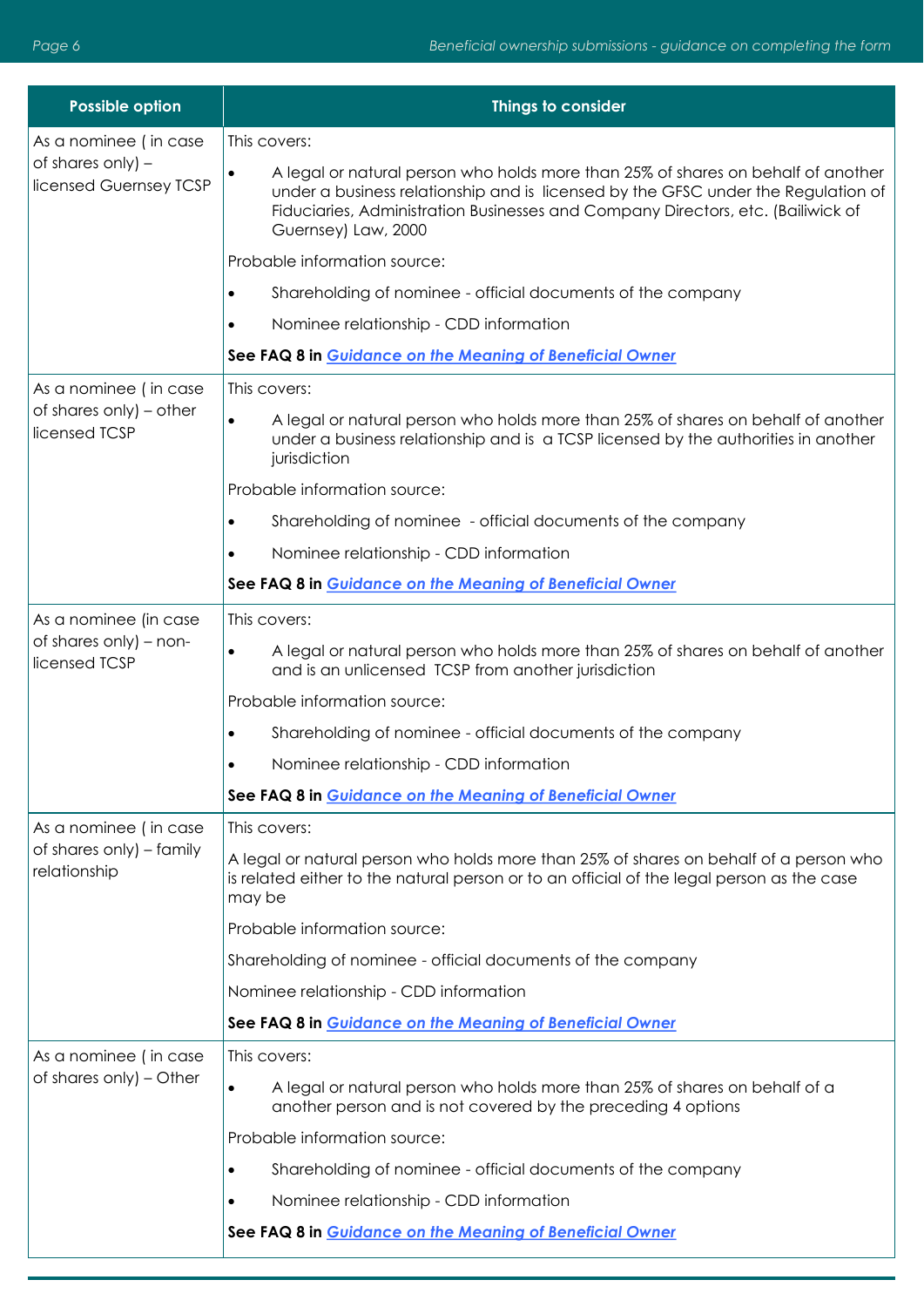#### <span id="page-6-0"></span>**3. Individual Beneficial Owners - "Percentage of shares or voting rights held"**

| <b>Possible option</b> | Things to consider                                                                                                                                                                                                                                                                                             |
|------------------------|----------------------------------------------------------------------------------------------------------------------------------------------------------------------------------------------------------------------------------------------------------------------------------------------------------------|
| All options            | When assessing the correct percentage option, the following factors should be taken into<br>account:                                                                                                                                                                                                           |
|                        | Shares or rights held by individuals in their own name<br>$\bullet$                                                                                                                                                                                                                                            |
|                        | Shares or rights held by individuals in their own name jointly with another person<br>$\bullet$                                                                                                                                                                                                                |
|                        | Shares or rights subject to a joint arrangement<br>$\bullet$                                                                                                                                                                                                                                                   |
|                        | Shares or rights held by a nominee<br>$\bullet$                                                                                                                                                                                                                                                                |
|                        | Shares or rights held (jointly or with another) through chain of ownership<br>$\bullet$                                                                                                                                                                                                                        |
|                        | Where an individual holds both shares and rights in different percentages, the<br>relevant one is the higher one                                                                                                                                                                                               |
|                        | Probable information source:                                                                                                                                                                                                                                                                                   |
|                        | Shares/rights held - official documents of the company<br>$\bullet$                                                                                                                                                                                                                                            |
|                        | Joint arrangements/nominee relationships/chains of ownership - CDD information<br>$\bullet$                                                                                                                                                                                                                    |
|                        | See Part 2 of the Regulations and FAQs 1, 2 and 3 in Guidance on the Meaning of<br><b>Beneficial Owner</b>                                                                                                                                                                                                     |
| Up to 25%              | This covers:                                                                                                                                                                                                                                                                                                   |
|                        | An individual with an ownership interest of not more than 25% who is still a beneficial<br>$\bullet$<br>owner for other reasons (i.e. who holds the right to appoint/remove a majority of the<br>board of directors, ultimately controls the company through other means or is a<br>senior managing official). |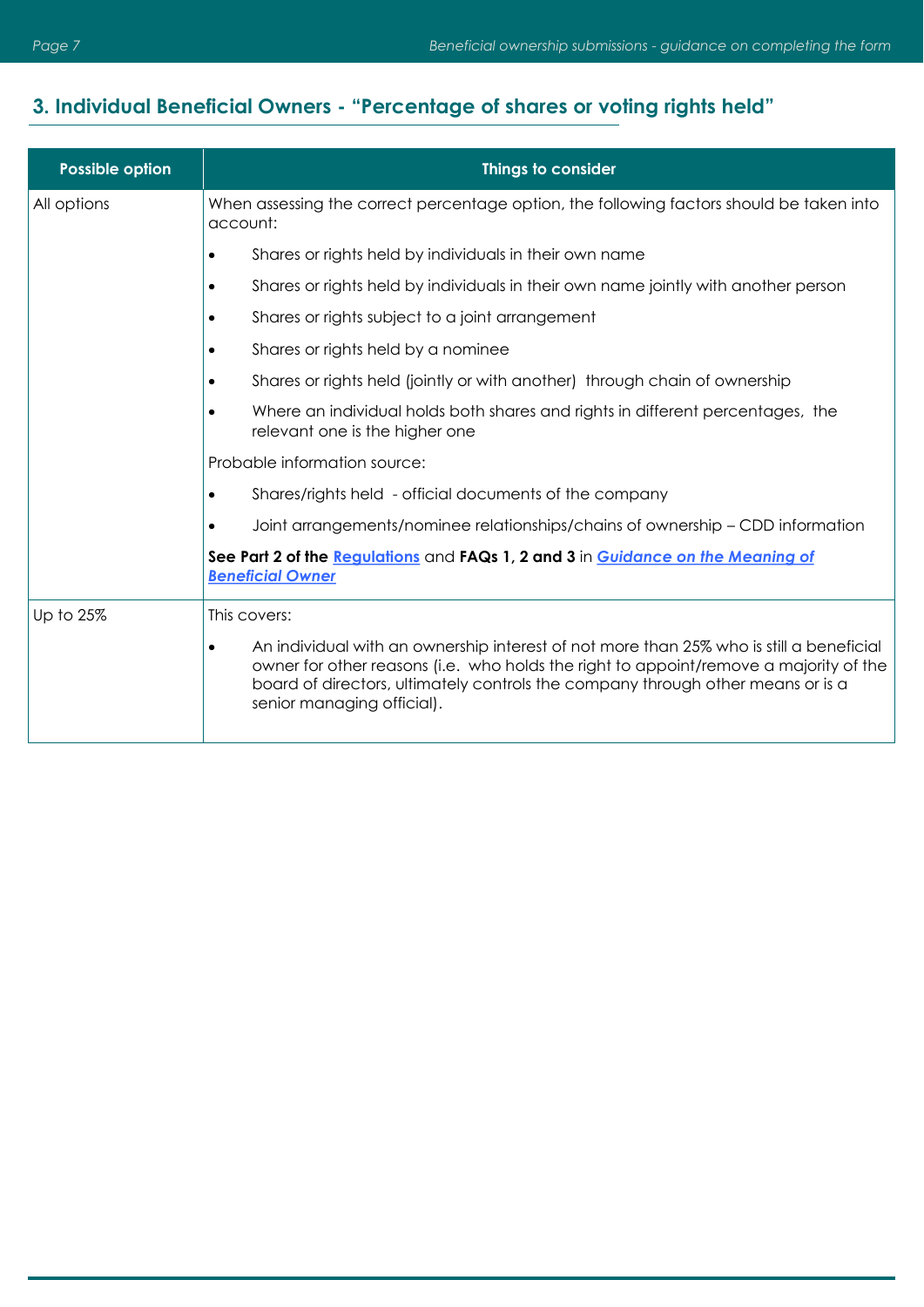#### <span id="page-7-0"></span>**4. Corporate Beneficial Owners - "Type of corporate beneficial owner"**

| Possible option                       | Things to consider                                                                                                                                                                                                       |
|---------------------------------------|--------------------------------------------------------------------------------------------------------------------------------------------------------------------------------------------------------------------------|
| Listed company                        | This covers:                                                                                                                                                                                                             |
|                                       | Companies listed on a recognised stock exchange; recognised stock exchanges are<br>$\bullet$<br>listed in Regulation 13                                                                                                  |
|                                       | Probable information source:                                                                                                                                                                                             |
|                                       | Shares/rights held directly by the corporate beneficial owner - official documents of<br>$\bullet$<br>the company                                                                                                        |
|                                       | Recognised stock exchange and shares/rights held by the corporate beneficial<br>$\bullet$<br>owner in a chain of ownership - CDD information                                                                             |
|                                       | See FAQ 7 in Guidance on the Meaning of Beneficial Owner                                                                                                                                                                 |
| Listed corporate<br>trustee/corporate | This option will shortly be changed to "another relevant legal person" and should be<br>treated now as if the change had already been made.                                                                              |
| member                                | This covers                                                                                                                                                                                                              |
|                                       | Guernsey companies, foundations and LLPs within the chain of ownership of a<br>٠<br>Guernsey company.                                                                                                                    |
|                                       | Probable information source:                                                                                                                                                                                             |
|                                       | Shares/rights held directly by the corporate beneficial owner - official documents of<br>$\bullet$<br>the company                                                                                                        |
|                                       | Shares/rights held by the corporate beneficial owner in a chain of ownership $-$ CDD<br>$\bullet$<br>information                                                                                                         |
|                                       | See FAQ 7 in Guidance on the Meaning of Beneficial Owner                                                                                                                                                                 |
| States trading<br>company             | This covers:                                                                                                                                                                                                             |
|                                       | Companies designated by an Ordinance made under the States Trading<br>Companies (Bailiwick of Guernsey) Law, 2001; currently the only designated<br>companies are Guernsey Electricity Limited and Guernsey Post Limited |
|                                       | Probable information source:                                                                                                                                                                                             |
|                                       | Shares/rights held directly by the corporate beneficial owner - official documents of<br>the company                                                                                                                     |
|                                       | Shares/rights held by the corporate beneficial owner in a chain of ownership $-$ CDD<br>information                                                                                                                      |
|                                       | Changes to designated companies - Guernsey legal resources website                                                                                                                                                       |
|                                       | See FAQ 7 in Guidance on the Meaning of Beneficial Owner                                                                                                                                                                 |